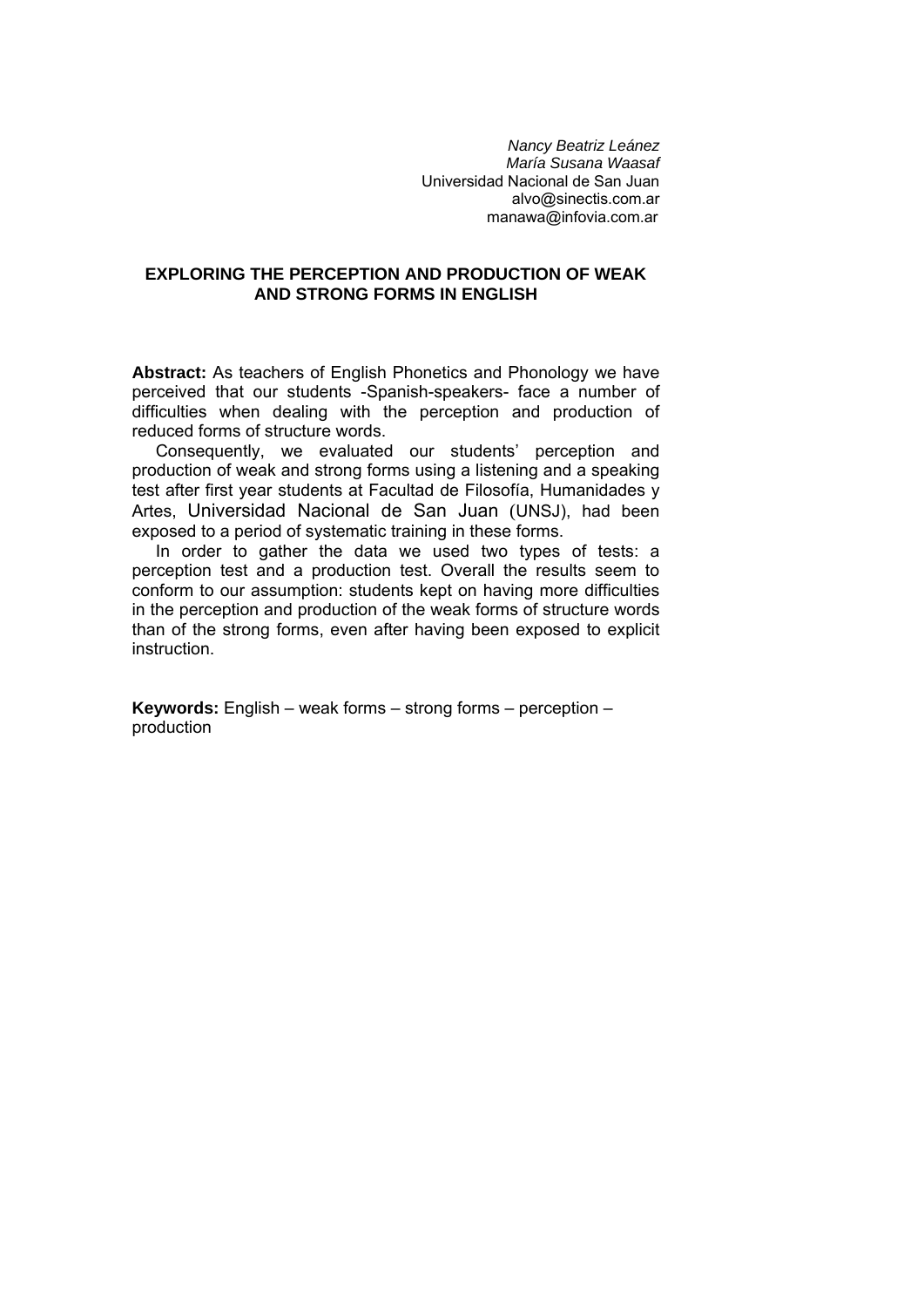**Resumen:** Como profesoras de Fonética y Fonología Inglesa hemos percibido que nuestros alumnos –hispano-hablantes- enfrentan una serie de dificultades en relación con la percepción y producción de las formas débiles de las palabras estructurales.

 En consecuencia, evaluamos la percepción y producción de las formas débiles y fuertes en nuestros alumnos, a través de una prueba de escucha y otra de habla, una vez que los estudiantes de primer año de la Facultad de Filosofía, Humanidades y Artes, Universidad Nacional de San Juan (UNSJ), habían finalizado el período de entrenamiento en estas formas.

 Para la recolección de datos utilizamos dos tipos de tests: uno de percepción y otro de producción. En general, los resultados corroboraron nuestra percepción: los alumnos continuaron teniendo mayor dificultad en la percepción y producción de las formas débiles de las palabras estructurales que en la de las formas fuertes, aún después de haber estado expuestos al entrenamiento explícito.

**Palabras clave:** inglés – formas débiles – formas fuertes – percepción - producción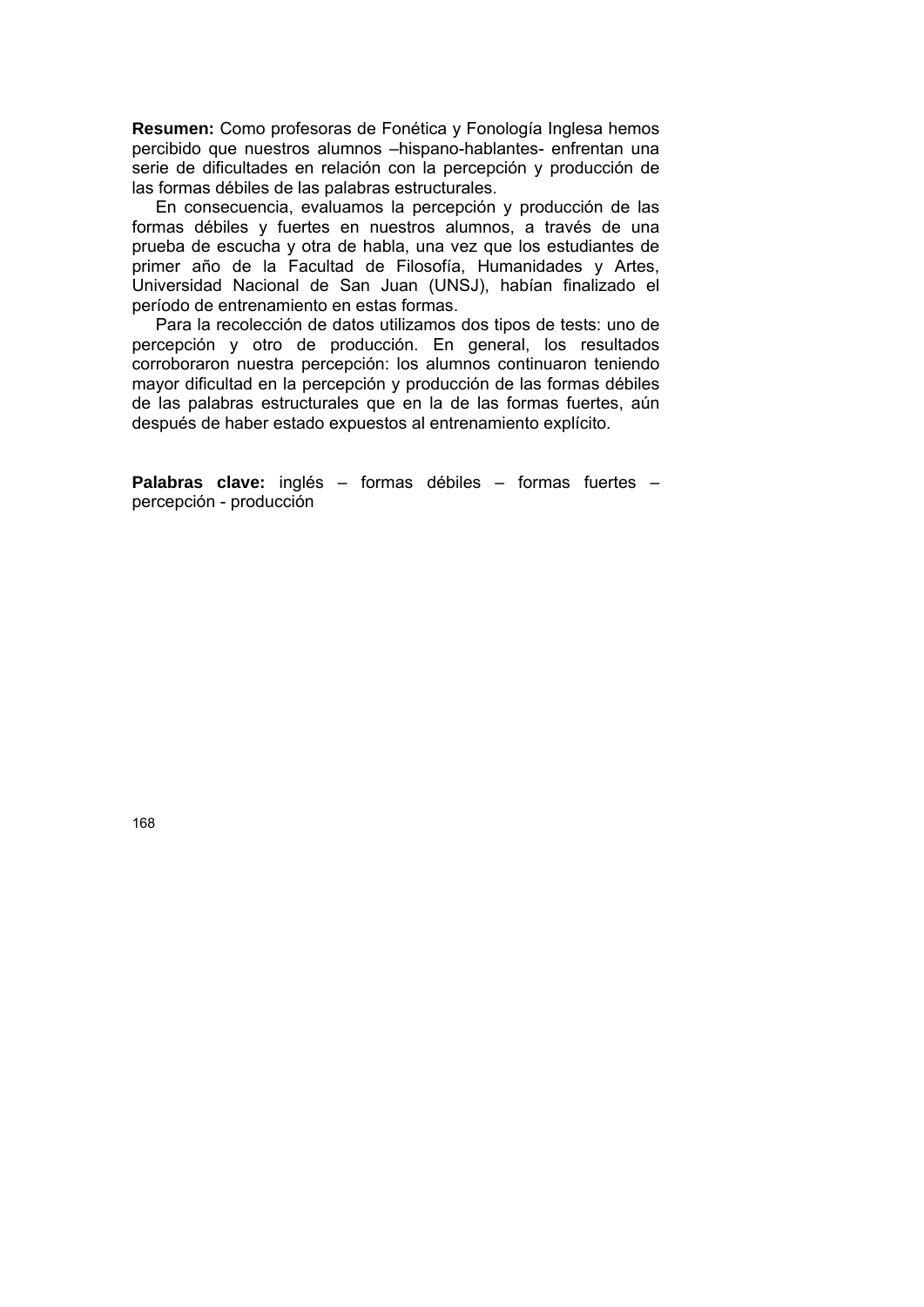#### **EXPLORING THE PERCEPTION AND PRODUCTION OF WEAK AND STRONG FORMS IN ENGLISH**

### **1. INTRODUCTION**

As teachers of English Phonetics and Phonology we have always been concerned about our students' pronunciation and how to improve it. We have always wondered what we might do to help them achieve a high level of oral performance. In this respect, and restricting the scope to pronunciation, we have perceived that our students consistently face a number of difficulties when dealing with the perception and production of weak forms, a problem which is shared by all Spanish-speaking learners (Stockwell & Bowen, 1969; Quilis y Fernández, 1979; Avery and Ehrlich, 1992; Ortiz Lira, H., 1997, among others). We believe that these forms are crucial to better not only our students' understanding of connected speech but also the intelligibility of the language they produce. Consequently, we set out to investigate whether focused instruction aimed at helping learners cope with the use of weak forms resulted in perceptible improvement in our first year students' oral performance once the period of instruction was over.

# **2. SOME THEORETICAL CONSIDERATIONS**

169 Weak forms are an essential feature of English pronunciation in everyday speech. The words which often receive weak pronunciations are function or structural words (i.e. words that express grammatical relationships). They are generally unstressed,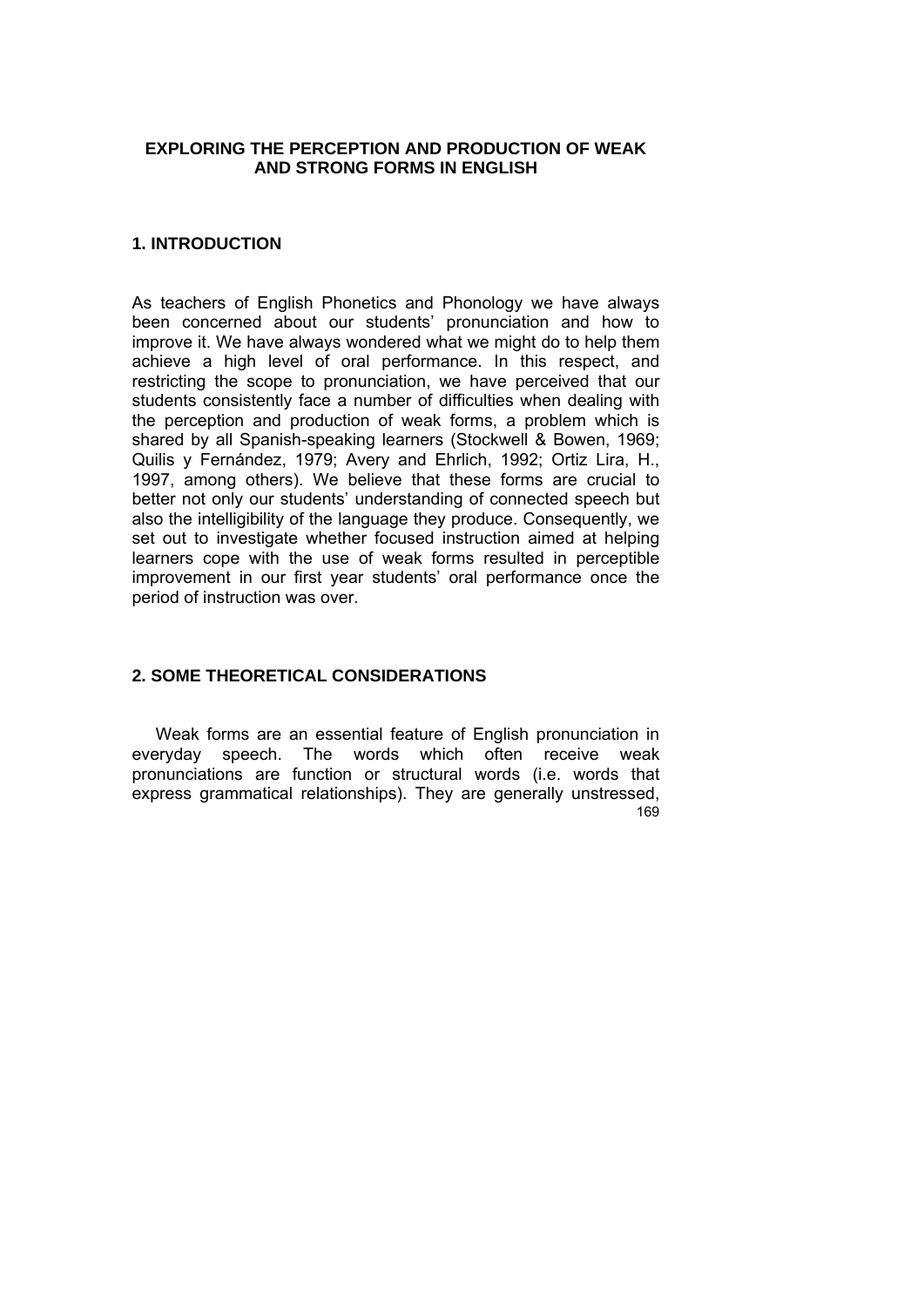as opposed to content words (i.e. words that carry information), which tend to receive greater prominence in an utterance. Structural items, such as prepositions, pronouns, anomalous finites, conjunctions and some adjectival words, may have two pronunciations: a strong form and a weak form. The use of either form depends upon three factors: accent, position and phonetic environment (Ortiz Lira, 1997: 25). Function words may exhibit different forms of reduction: a) loss of initial consonant, as in the pronoun *him,* the adjective *his* or the anomalous finite *have,* when not initial, for example: *Give him his book*; b) loss of final consonant sounds, as in the conjunction *and,* in the phrase *fish and chips*; and c) weakening of the unstressed internal vowels to /ə/, as in the preposition *for* in: *Thanks for doing it*. Vowel reduction plays an important role in the resulting rhythm of connected speech in English. In Underhill's view "The appropriate use of weak forms is essential to smooth and rhythmical speaking, to clarity of prominent and non-prominent syllables, and so to clarity of meaning" (1994: 64).

 Present studies in the field of Phonetics and Phonology offer opposing views on the teachability and learnability of this aspect of the English language. On the one hand, some phoneticians -Ortiz Lira (1997), Underhill (1994), Celce Murcia et al. (1996), among othersmaintain that mastery of weak forms is crucial not only to understand but also to produce connected speech effectively and appropriately. Failure to produce them will prevent the listener from focusing on the more meaningful words of the message. In this sense, Kenworthy (1987: 79) observes that

*Not only should learners be able to cope with the weak forms they hear, they must use them when speaking English. If they do not, their speech will present listeners with a surfeit of full vowels (which will make word recognition difficult) and with a surplus of stressed forms (which may make it very difficult for the listener to find his or her way through the message and identify points of focus)*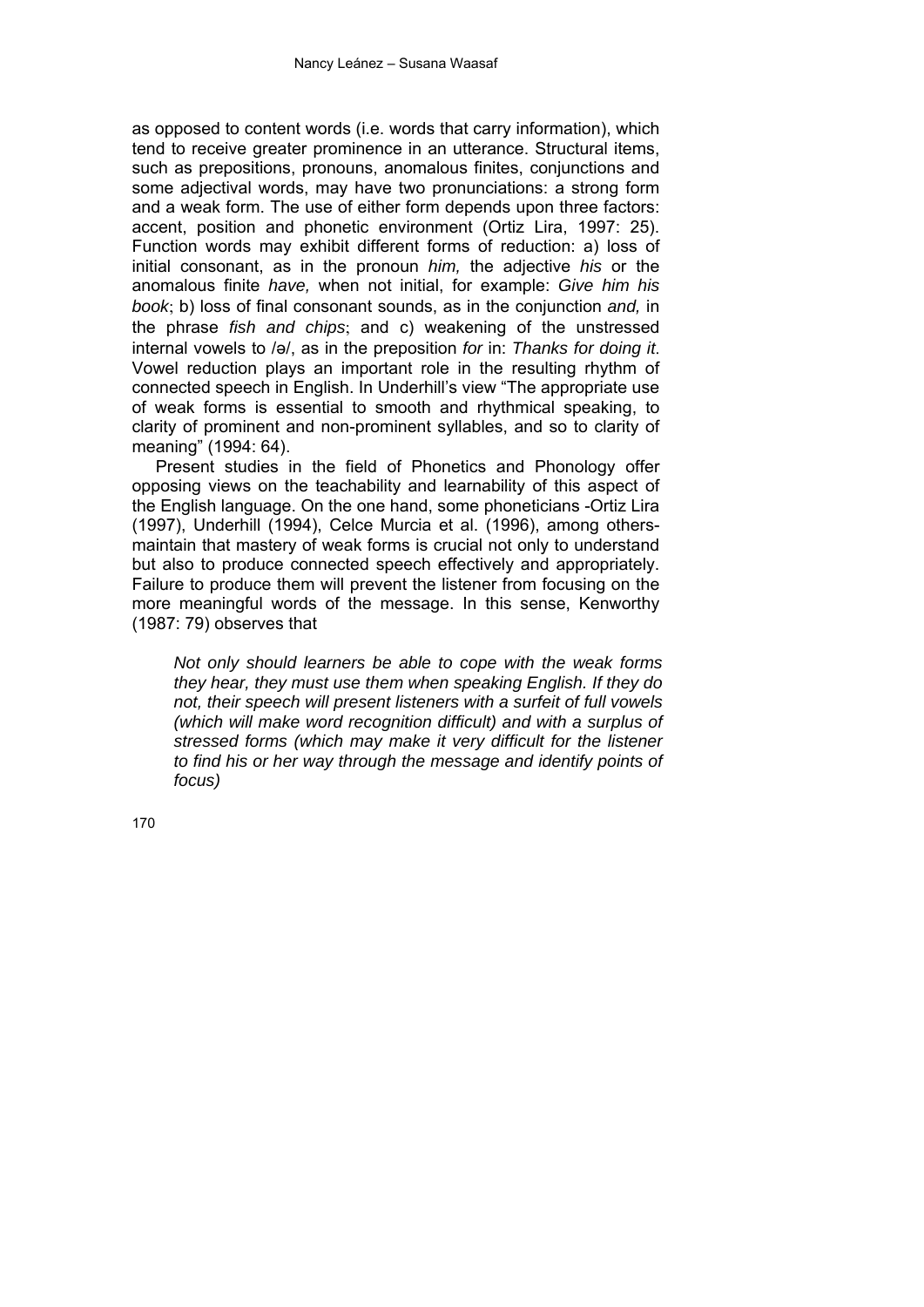On the other hand, other phoneticians seem to reject this assertion and advocate that some features of connected speech are worth working on only for perception. Jenkins (2000: 148), in her lingua franca core  $(LFC)^1$  $(LFC)^1$  for English as an International Language (EIL), states that

*[…] weak forms are not omitted altogether, but are adapted for EIL use, and this may be a more suitable approach for learners who themselves wish to teach English […] These learners will still need to work on weak forms (in their traditional sense) receptively in the classroom, whatever approach is adopted for production […].*

 In our experience, students at teacher training level should not only be aware of the existence of these forms so as to better attune their ears to the English rhythm but also to be exposed to many and varied opportunities to produce them, with the purpose of improving both their perceptive and productive skills. In this respect, we adhere to Pennington's position (1994: 98) when she states that

*In the acquisition of an L2 sound system, the successful learner must adjust both the perceptual targets and the motor programs for speech production to the values required for nativelike performance. During the course of acquisition, as the learner attempts to make the appropriate adjustments, perception relates to production in different ways and constrains it to different degrees.* 

<span id="page-4-0"></span><sup>1</sup>  $1$  The 'Lingua Franca Core' proposed by Jenkins is "a pedagogical core of phonological intelligibility for speakers of EIL (English as an International Language) […] prioritizing those pronunciation features identified in my interlanguage talk (ILT) data […] as impeding mutual intelligibility." (pp. 123)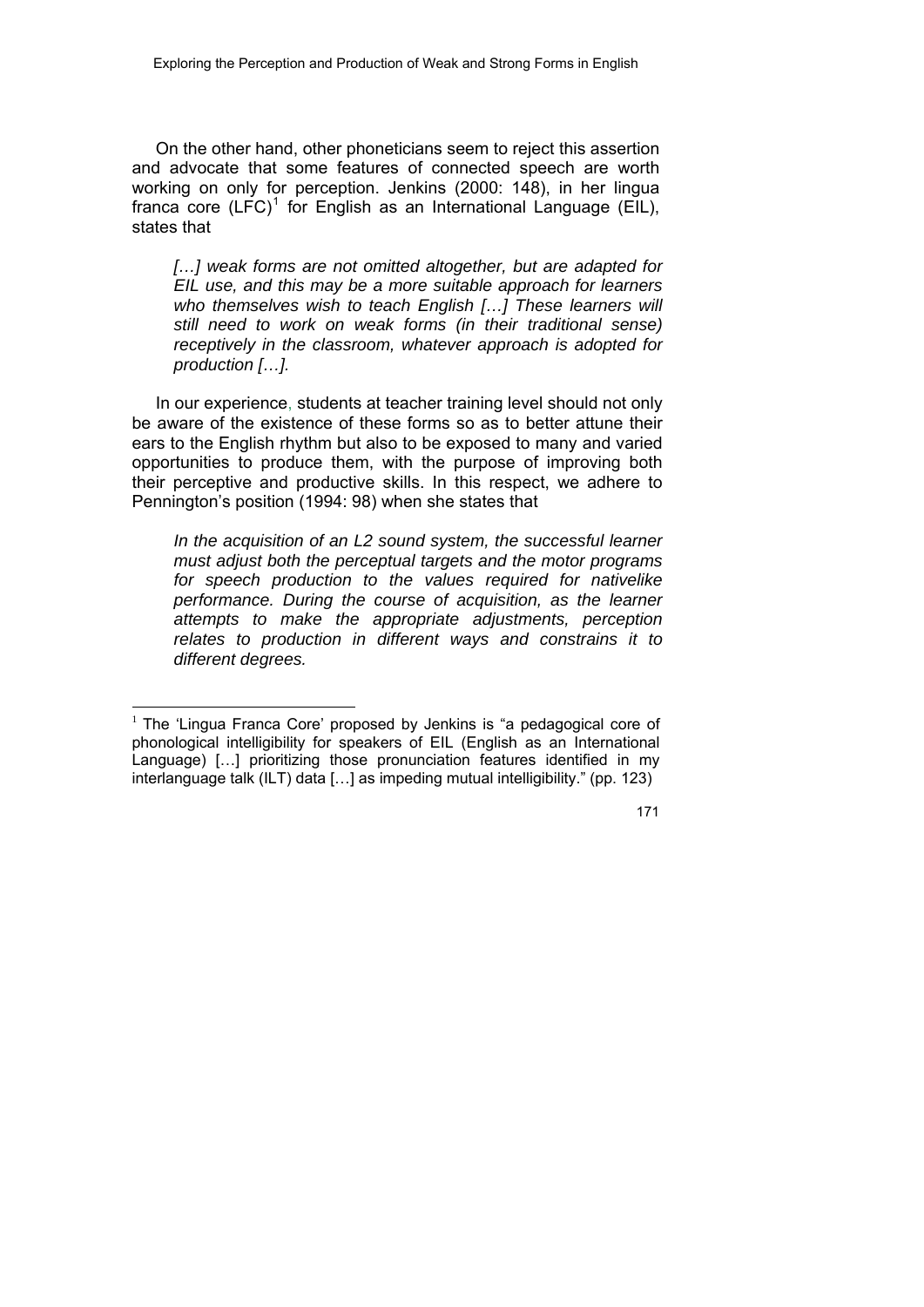In addition, she goes on to assert that "the relationship between phonological production and perception is neither a simple, bidirectional, causal relationship nor a one-to-one correspondence of proficiencies" (Pennington, 1994: 98).

## **3. STUDY DESIGN**

## **3.1. Objective**

To evaluate the students' perception and production of weak and strong forms using a listening measure and a speaking measure, after the period of tuition.

## **3.2. Population**

The population investigated was made up of twelve male and female students, all around twenty years old, who participated on a volunteer basis. They were attending their first year at Teacher Training College, Facultad de Filosofía, Humanidades y Artes, UNSJ. They are all from San Juan, a monolingual community, and Spanish is their mother tongue.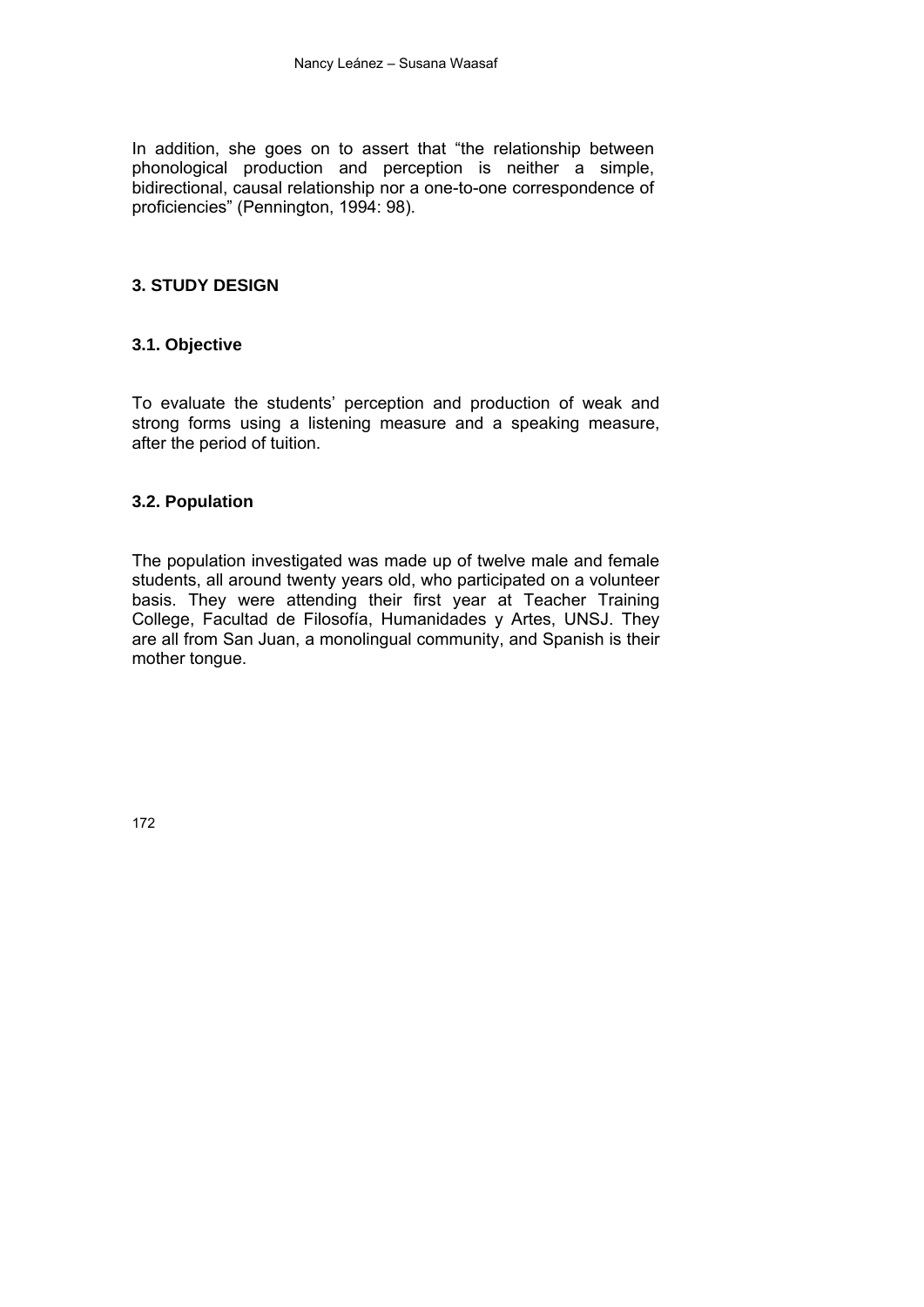## **3.3. Instruments for data collection**

Just as there are two sides to pronunciation teaching, that is, the teaching of productive skills and the teaching of receptive skills (Kelly, 2000), there are also two sides to the assessment of the outcomes of the teaching-learning process. With this idea in mind and in order to obtain a measure of each learner's command of the perception and production of strong and weak forms, we devised and used two kinds of closely interrelated tests (described below in 4.1 and 4.2) which focused on the material that had been previously taught within the context of the Introduction to Phonology course.

 In order to gather the performance data we used: a) a perception test, which included a listening and discrimination task and a cloze exercise, and b) a production test in which students were asked to read a text aloud –the most suitable technique applicable to the elicitation of interlanguage phonology data-, and then to retell it. Both parts were carried out during class time in the language laboratory so as to guarantee high quality of the recorded material in the listening phase as well as in the production phase.

## **4. ANALYSIS AND RESULTS**

Once the tests were administered, the elicited data were evaluated taking into account the two skills being assessed: perception and production.

#### **4.1. Perception**

Listening is an active process, since the listener has to construct the message. Underwood (1996) distinguishes three stages in the aural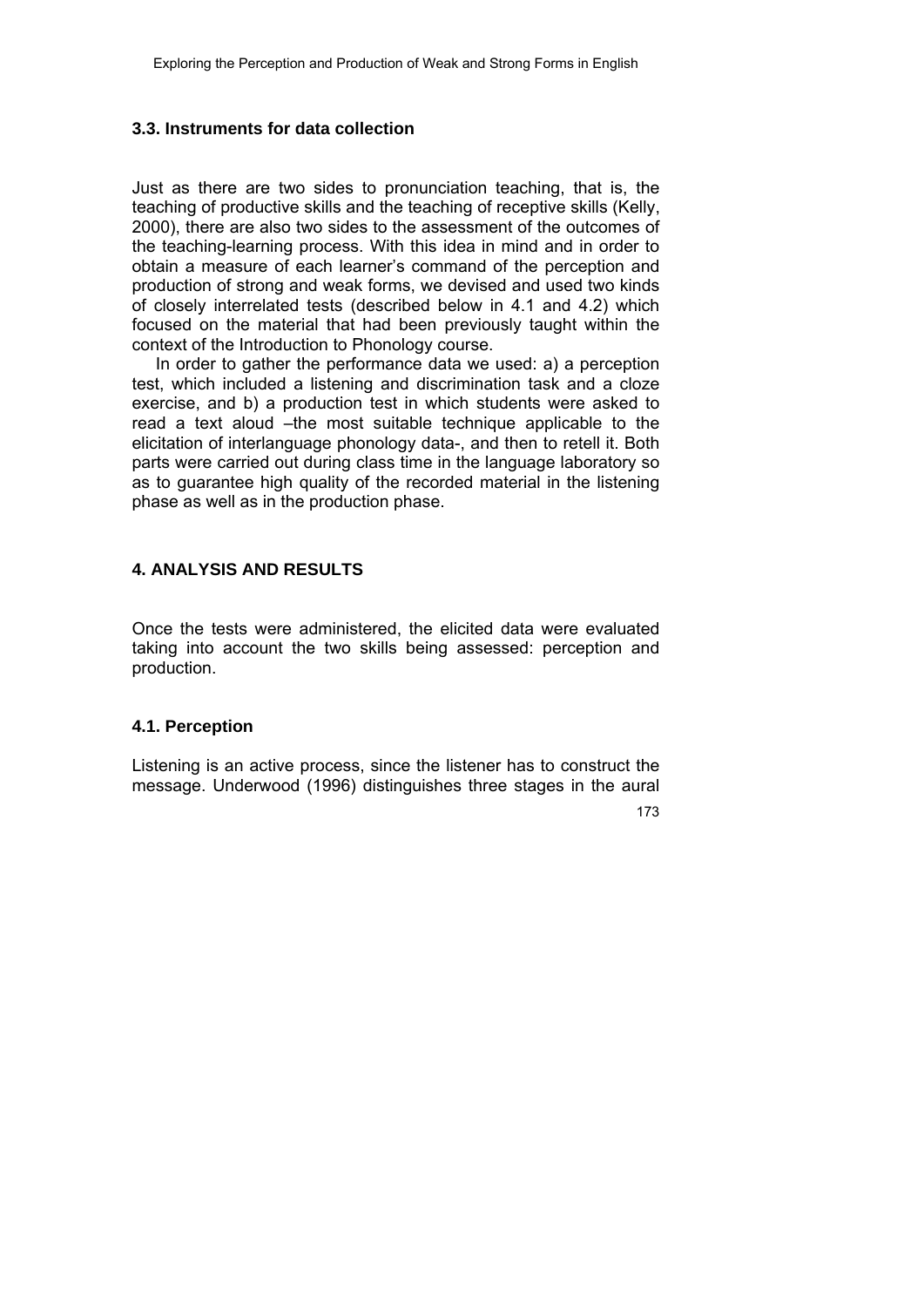reception of an utterance: first, the sounds get into the echoic memory and are organized into meaningful units; in the second stage, the short-term memory processes the information, relating it to the knowledge stored in the long-term memory so as to grasp the meaning; and, in the third stage, once the meaning has been constructed, it is sent to the long-term memory for later use.

 The test of perception provided us with information about the students' ability to perceive reduced speech in spoken English; in other words, we wanted to test if our students' had stores these qualitative and quantitative patterns in the long-term memory. The information obtained from the analysis of the data was organized in a scoring matrix of a two-point scale where one point (1) was awarded for correctness of perception of either strong or weak forms, and zero point (0) was awarded for incorrect perceptions.

 The first exercise served to ascertain the students' ability to perceive the distinction between weak and strong forms through minimal-pair discrimination. This type of activity is valid because failure to recognize the appropriate form may lead to misunderstanding of the spoken message. The reduced forms included pronouns, anomalous finites and prepositions embedded in different sentence contexts: initial, medial or final. As students listened to the ten recorded sentences (O'Connor & Fletcher, 1989), they were expected to circle the alternative used by the speaker on the recording. It is necessary to point out that some of the choices contained more than one reduced form. The set of ten sentences exhibited fifteen structural items, three of them produced in the strong version and the remaining twelve pronounced weakly. Given that twelve subjects took part in this study, we got a total number of 180 occurrences of structural items: 36 strong forms and 144 weak forms. The strong items were correctly perceived in almost all the cases, 97,2%, while the percentage for the perception of weak forms decreased to 71,5%, which shows a marked difference of 26% between the perception of both forms (Table 1). This last figure shows that most of the students' difficulties in this activity were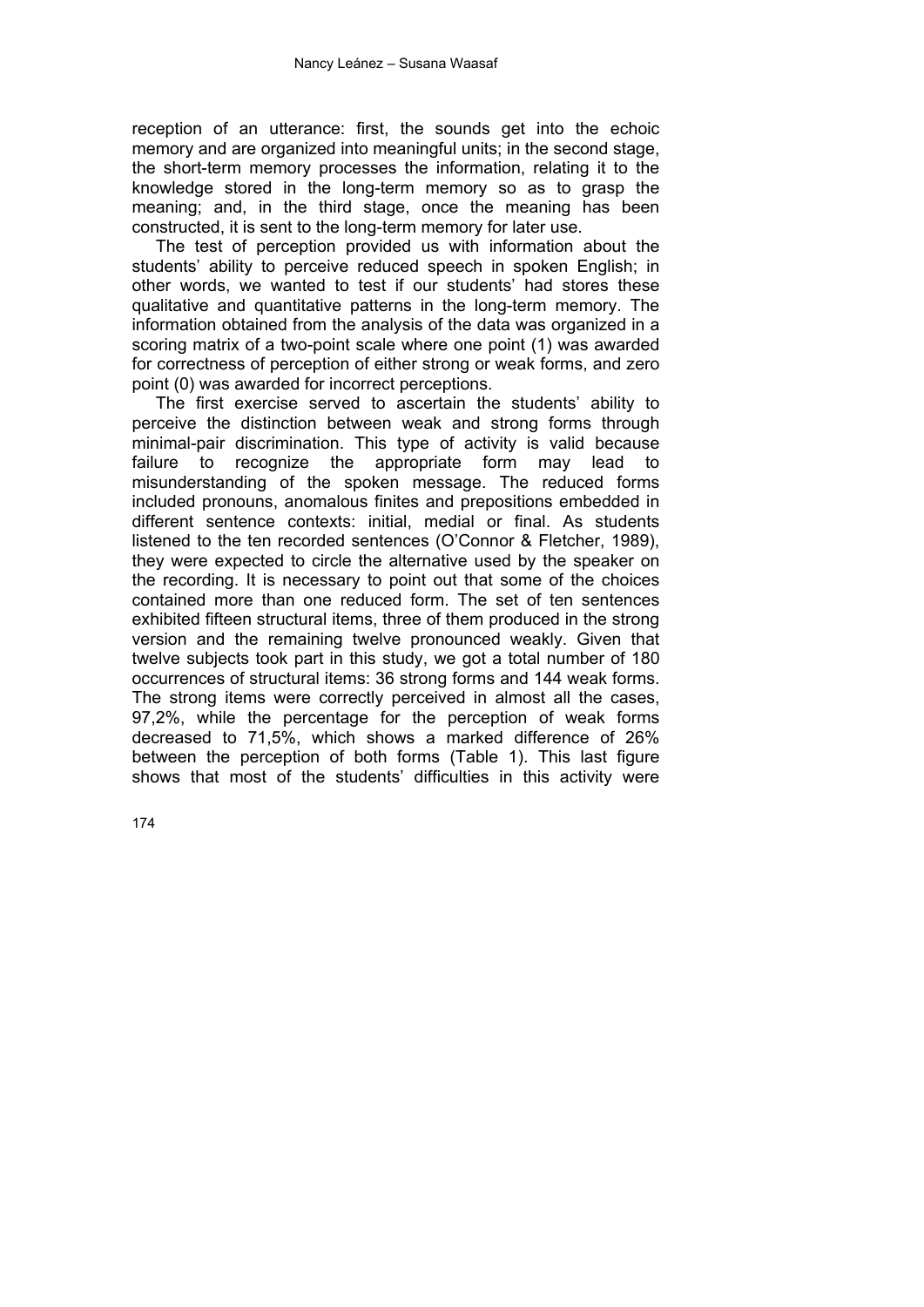related to the perception of reduced forms rather than that of full forms. Even when the results were satisfactory –if we consider the percentages attained-, they illustrate the kind of words that are likely to cause problems to our students –Spanish speakers– who were not altogether sensitised to the perception of phonetic differences even when the activity was highly structured.

|             | <b>Weak Forms</b> |     | <b>Strong Forms</b> |    |
|-------------|-------------------|-----|---------------------|----|
|             |                   |     |                     |    |
| otal        |                   | 103 |                     | აე |
| Percentages | 28.5%             | .5% | 8%                  | 2% |

Table 1. Percentages of correct and incorrect perception of weak and strong forms in minimal pair sentences. References: 0 - incorrect; 1 - correct

 The other exercise that focused on the listening skill was a cloze test in which function words belonging to different grammatical categories had been deleted. Students were expected to transcribe phonemically the target forms presented on the tape. The text, chosen from a pronunciation book (Hewings & Goldstein, 1998), had been especially designed for the purpose of checking the perception of the structural items which had been omitted. There is some value in this type of exercise because it helps learners to develop awareness of some features of spoken English that are difficult for them to hear such as unstressed function words in natural speech. The recorded conversation contained 27 function words (pronouns, prepositions, anomalous finites and adjectival words) out of which 14 items were produced in the weak form and the rest were pronounced in the strong form. Considering the total number of subjects who took part in this study, we obtained 324 occurrences of function words: 168 in their weak version and 156 in their strong form (Table 2).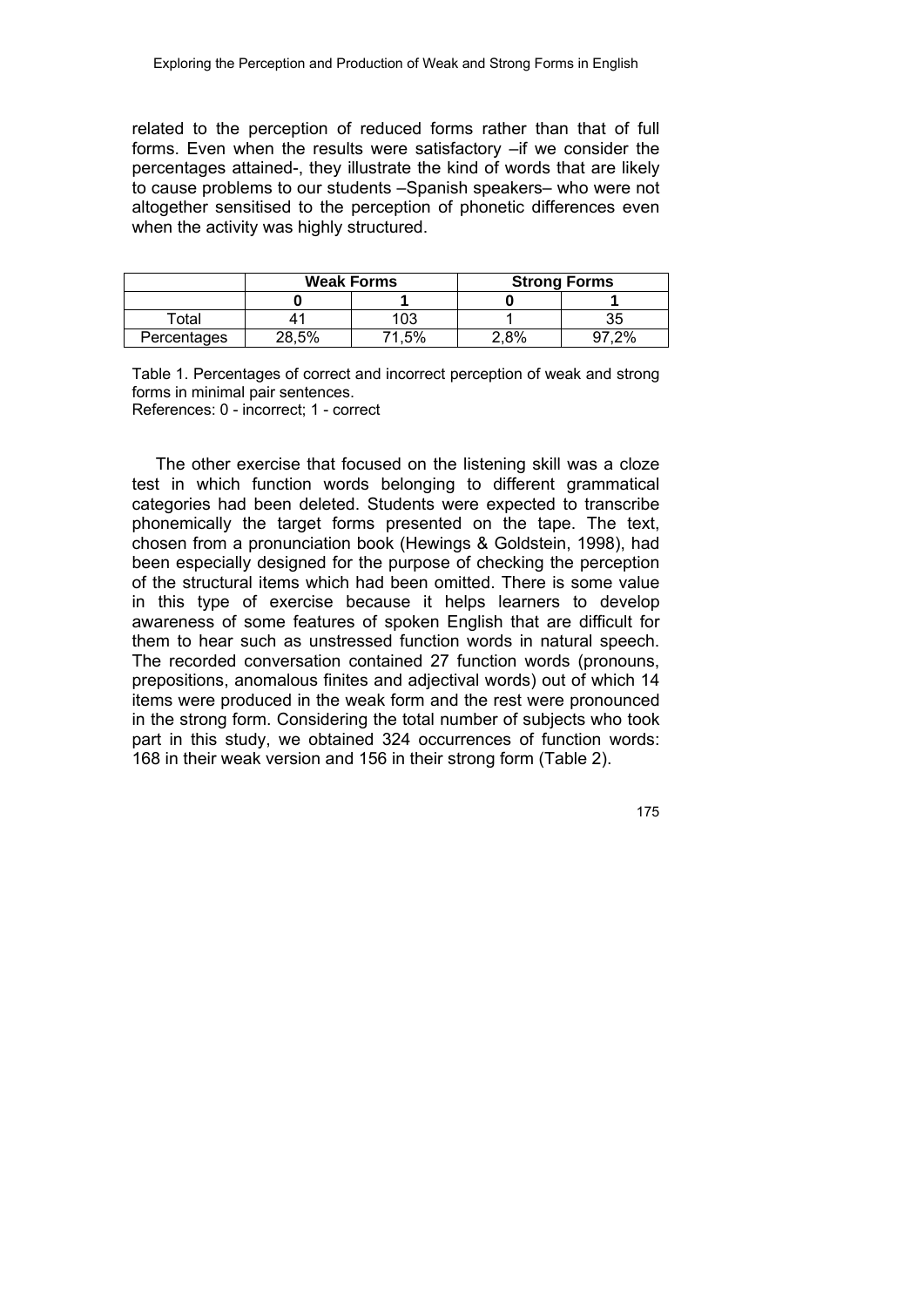|                   | <b>Weak Forms</b> |       | <b>Strong Forms</b> |     |
|-------------------|-------------------|-------|---------------------|-----|
|                   |                   |       |                     |     |
| <sup>-</sup> otal | 43                |       |                     |     |
| Percentages       | 25,6%             | 74 4% | 7%                  | 73% |

Table 2. Percentages of correct and incorrect perception of weak and strong forms in a dialogue.

References: 0 - incorrect; 1- correct

 The results of this listening activity reflect that the percentages of correct perception of weak and strong forms were practically the same: 74,4% and 73%, respectively. These rates, as opposed to the ones found in the first exercise (minimal pairs), provide evidence that students were better able to perceive the distinction between full and reduced forms when they were exposed to a more structured activity. We may venture that the reason for these findings lies in the fact that the highly controlled practice provided by the minimal pairs helped the learners distinguish the appropriate forms.

#### **4.2 Production**

The test of production which focused on the features analysed consisted of two types of spoken samples: a) a sample of the learner reading aloud and b) a sample of the learners' speech. Reading aloud is considered a suitable technique when measuring mechanical skills of language production such as pronunciation (Underhill, 1989). This activity makes the learners focus exclusively on form; while speaking makes it them focus primarily on meaning. These two task types complement each other as Celce-Murcia et al. (1996: 346) observe: "[…] reading aloud does not provide the most natural evidence of a speaker's pronunciation, it is also essential to obtain a more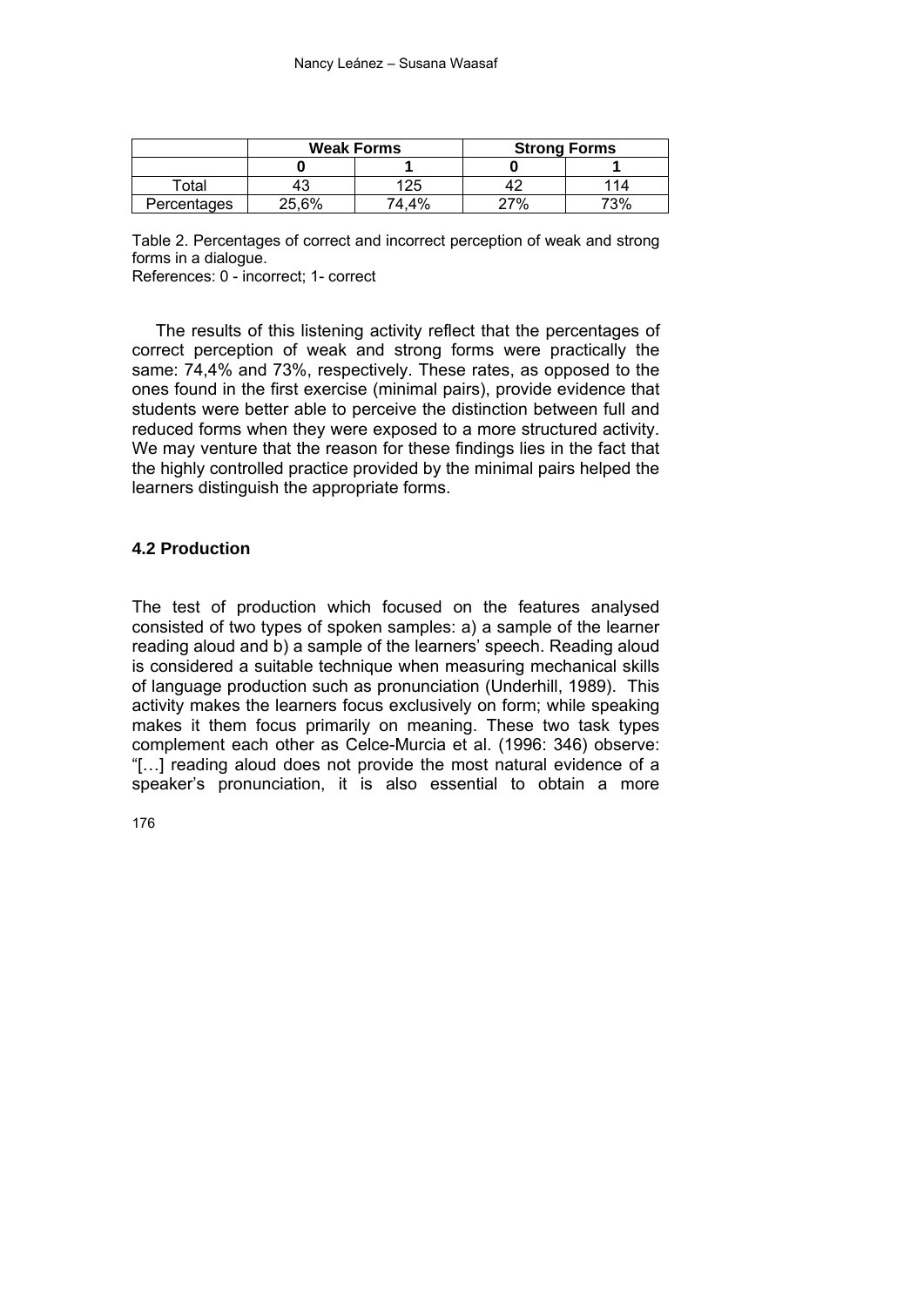spontaneous sample of spoken English." They also state that the speech sample allows to confirm or to reassess the impressions gained from the analysis of the reading tasks.

 Both these tokens of spoken language were recorded in the laboratory for the sake of acoustic clarity. Brown and Yule (1984) state that one of the advantages of having the recorded version of the students' performance is the possibility of carrying out an error-based scoring in a consistent and thorough way for all the students. It seems "a monumental task" (Brown & Yule, 1984: 105) to assess the pronunciation features being analysed without a record of the students' spoken production. The recording can be used to keep evidence of the students' pronunciation, check it over as many times as needed and compare the judgement made by different assessors.

 The information obtained from the analysis of the recorded data was organized in a scoring matrix of a two-point scale, where one point (1) was awarded for correctness of pronunciation of either strong or weak forms of function words, and zero point (0) was awarded for incorrect renderings.

 For the reading task learners were asked to read aloud an anecdote of about 150 words. They were all given the same text so as to guarantee complete standardisation of what each learner read and greater reliability of scores. Before being recorded they were allowed some minutes to rehearse the passage in order to avoid an

|             | <b>Weak Forms</b> |       | <b>Strong Forms</b> |       |
|-------------|-------------------|-------|---------------------|-------|
|             |                   |       |                     |       |
| Total       | 64                | 236   |                     | 53    |
| Percentages | 21,3%             | 78,7% | 11,7%               | 88,3% |

Table 3. Percentages of correct and incorrect renderings of weak and strong forms in reading.

References: 0 - incorrect; 1- correct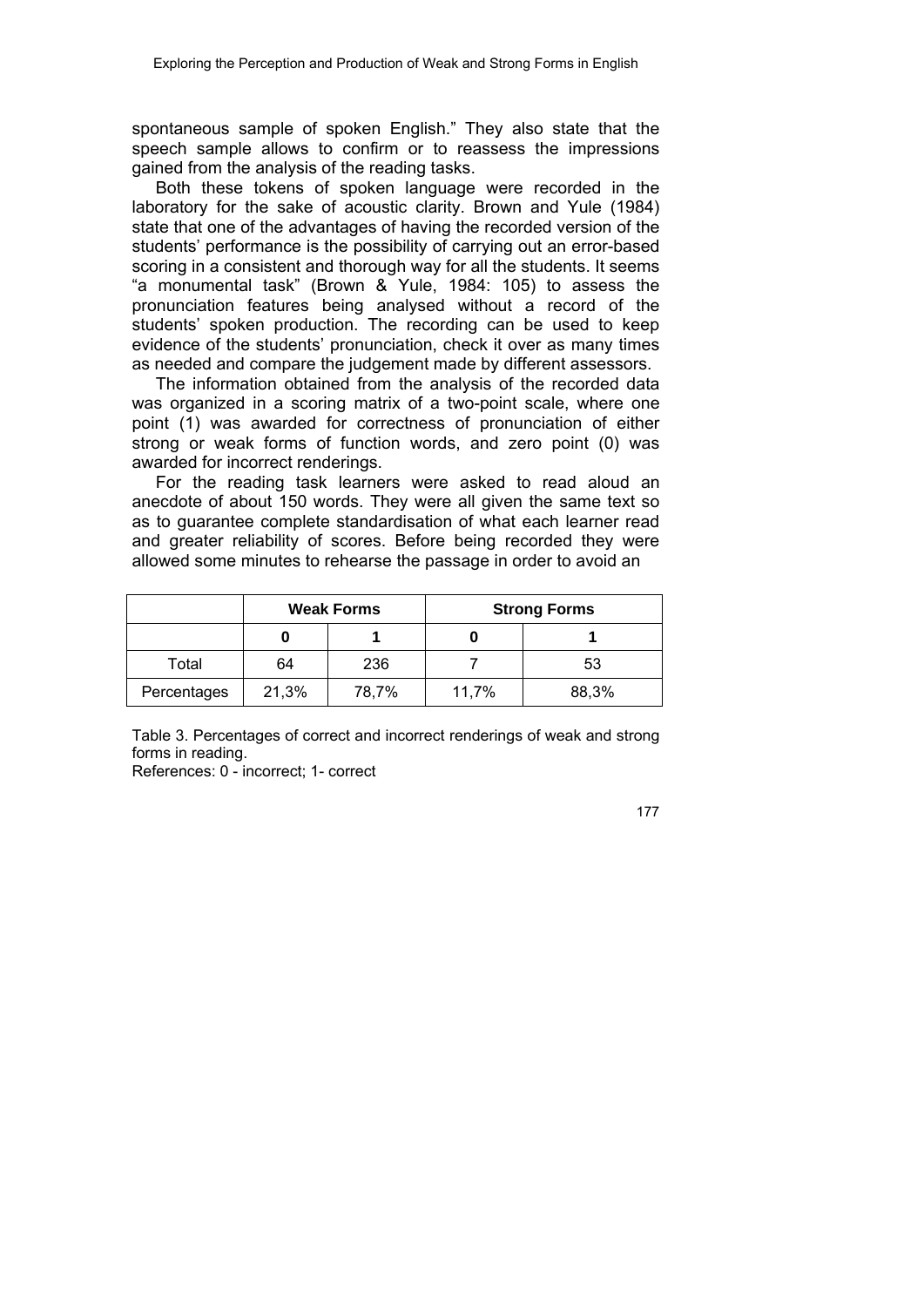unnatural reading flow. This preparation phase is important as it not only gives learners time to familiarize themselves with the text but it also allows them to focus on different pronunciation features and monitor their own production (Celce-Murcia et al., 1996).

 After analyzing the verbal data collected from the twelve testtakers, we identified 360 occurrences of structural items of which 300 were expected to be weakly pronounced (taking into account the factors already mentioned on page 4) and only 60 were to be strongly produced. The weak forms which appeared in the text included all the categories of grammatical words that may undergo reduction (prepositions, pronouns, anomalous finites, conjunctions and some adjectival words). When we computed the frequency for reduced forms we registered 78,7% of correct renderings, while the examination of the frequency for strong forms –which presented only two categories: negative anomalous finites and an adjectival word – rose to 88,3% (Table 3). These results suggest that this type of activity presents a higher rate of errors in the production of weak forms rather than strong forms.

 For the speech sample the students were asked to recall the anecdote they had read previously and to retell it. They were also allotted a few minutes to recall the information and put words together to create meaningful speech. Retelling an anecdote from a written stimulus might be considered an authentic activity because it necessarily involves comprehension and processing skills in addition to speaking skills (Underhill, 1989). When analysing the subjects' rendering in this activity, the total number of structure words produced by the twelve students amounted to 338 occurrences of which 304 were expected to be weakly produced (taking into account the factors already mentioned on page 4) and 34 to have a strong pronunciation.

When assessing the subjects' actual performance we observed that out of the expected pronunciations of weak and strong forms, we registered: 73,7% (224 instances) of correct weak forms and 88,2% (30) of correct strong forms (Table 4).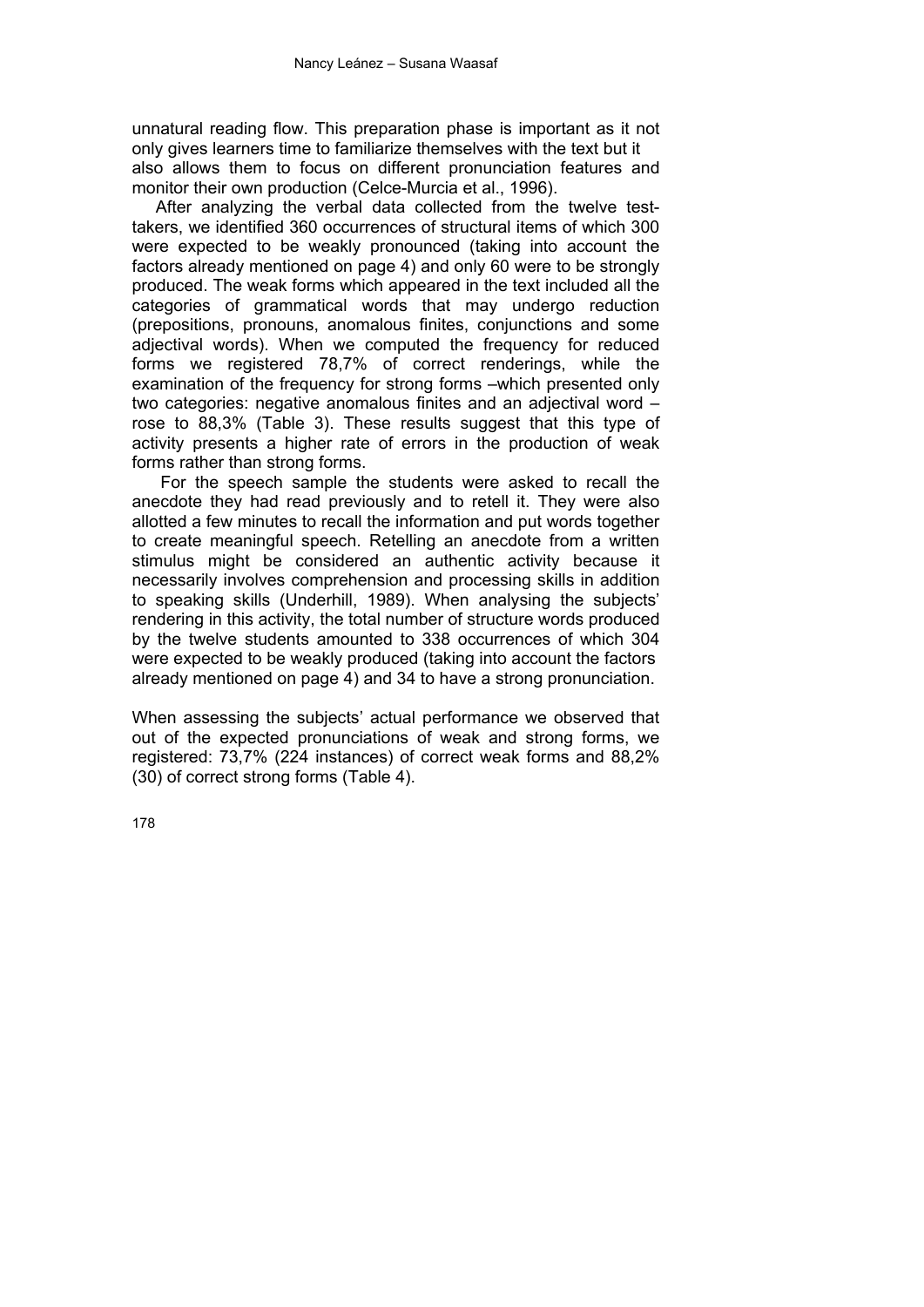|             | <b>Weak Forms</b> |     | <b>Strong Forms</b> |    |
|-------------|-------------------|-----|---------------------|----|
|             |                   |     |                     |    |
| ⊺otal       |                   | 224 |                     | 30 |
| Percentages | 26,3%             | 7%  | 8%                  | 2% |

Table 4. Percentages of correct and incorrect renderings of weak and strong forms in speaking.

References: 0 - incorrect; 1- correct.

 These findings reflect the same tendency that was observed previously in the reading aloud activity. Once more, it can be observed that the percentage of correctly produced strong forms is higher than the percentage registered for the correct rendering of weak forms. This suggests that students found it more difficult to use weak forms than strong forms when producing relatively spontaneous speech. In fact, this task showed a greater difference (15%) between correct pronunciations of full and reduced forms.

 If we compare the scores obtained in the two activities included in the productive phase –reading aloud and speaking– it can be stated that the former shows a slightly higher percentage of correctness of weak forms, a fact which, might be attributed to the nature of the activity which requires students to concentrate more on form than on meaning, as already observed.

When contrasting the results obtained for both skills –perception and production-, it is clear that the same tendency emerges in all the activities performed by the students: even though the levels of achievement reached by the learners when dealing with perception and production of weak forms were acceptable, it was in the strong forms that the highest percentages of correctness were reached. We believe that these findings may be related to the difficulty that Spanish speakers face when dealing with vowel reduction in function words, probably due to the absence of this process in their mother tongue.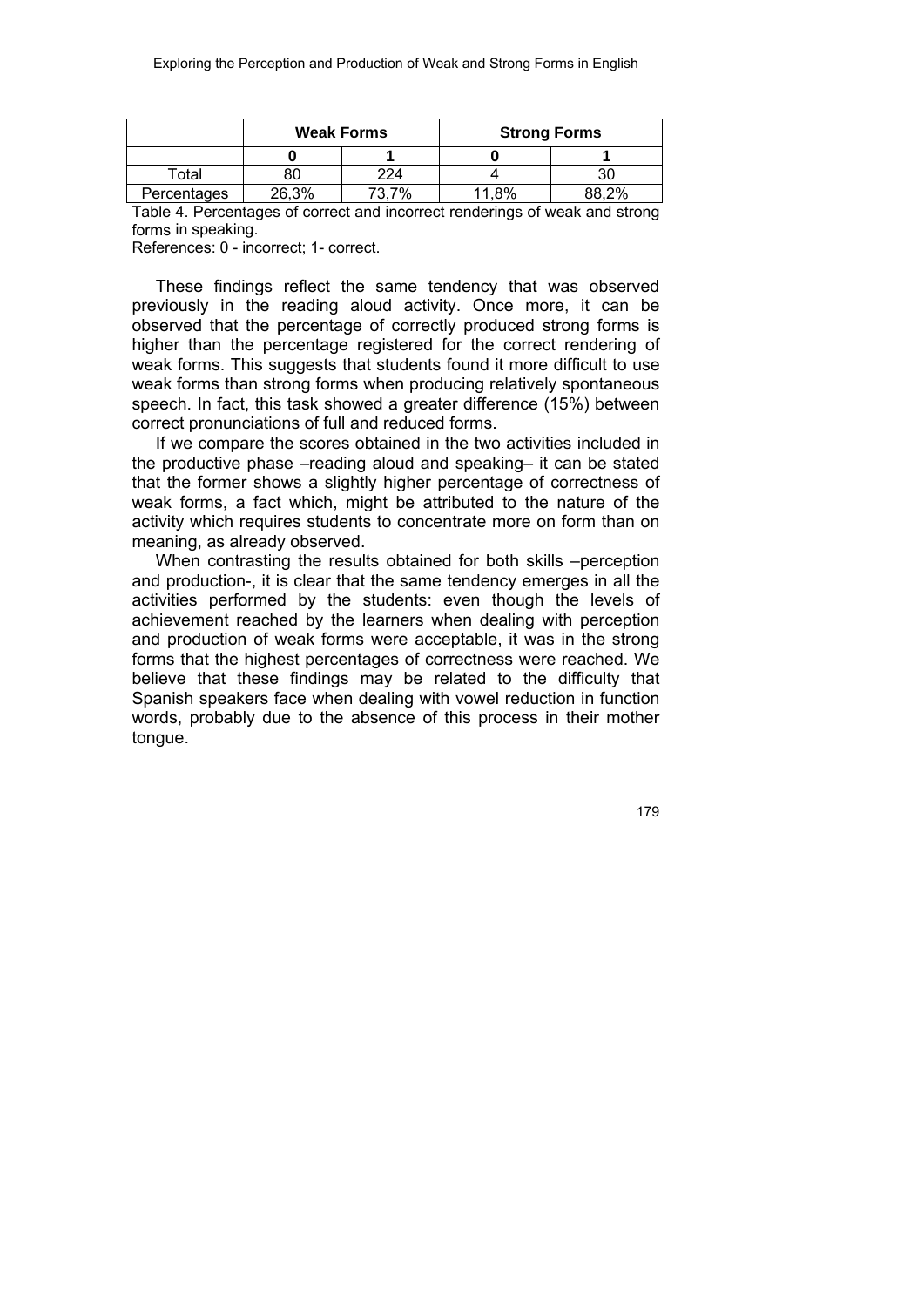## **5. CONCLUSION**

This study has focused on the students' perception and production of weak and strong forms of function words. We collected and then analyzed data related to this feature in an attempt to determine whether these forms had been learnt after a period of tuition. The results derived directly from the data analysis should be treated with caution, as they are representative of only a small sample of the total population of students. Nevertheless, this study does provide some insights about this phenomenon in the context examined.

 All in all, upon examining the empirical data collected from the two experimental situations –perception and production–, we can say there is evidence that the frequency of occurrence of errors in weak forms is almost always higher than the error rates in strong forms. As regards listening, there was a greater difference (26%) between the percentages of correct perception of weak and strong forms when learners were exposed to a very structured situation like the minimal pair discrimination than in the cloze test where the percentages of correctness were almost even. With respect to speaking, there seems to be a greater difference in the percentage of correct renderings of weak and strong forms when speaking (15%) than when reading  $(10\%)$ .

 These findings corroborate to some extent our initial assumption about students' difficulties to cope with the perception and production of weak forms. As regards the first skill, listening, the results provide evidence that our learners were better able to perceive the distinction between full and reduced forms when exposed to a more controlled activity. With respect to second skill, speaking, the reported results show that it was more difficult for our students to use the reduced forms when producing relatively spontaneous speech.

 These conclusions highlight the students' need for a greater amount of exposure and speaking practice to give them the perceptual and productive input necessary to develop and establish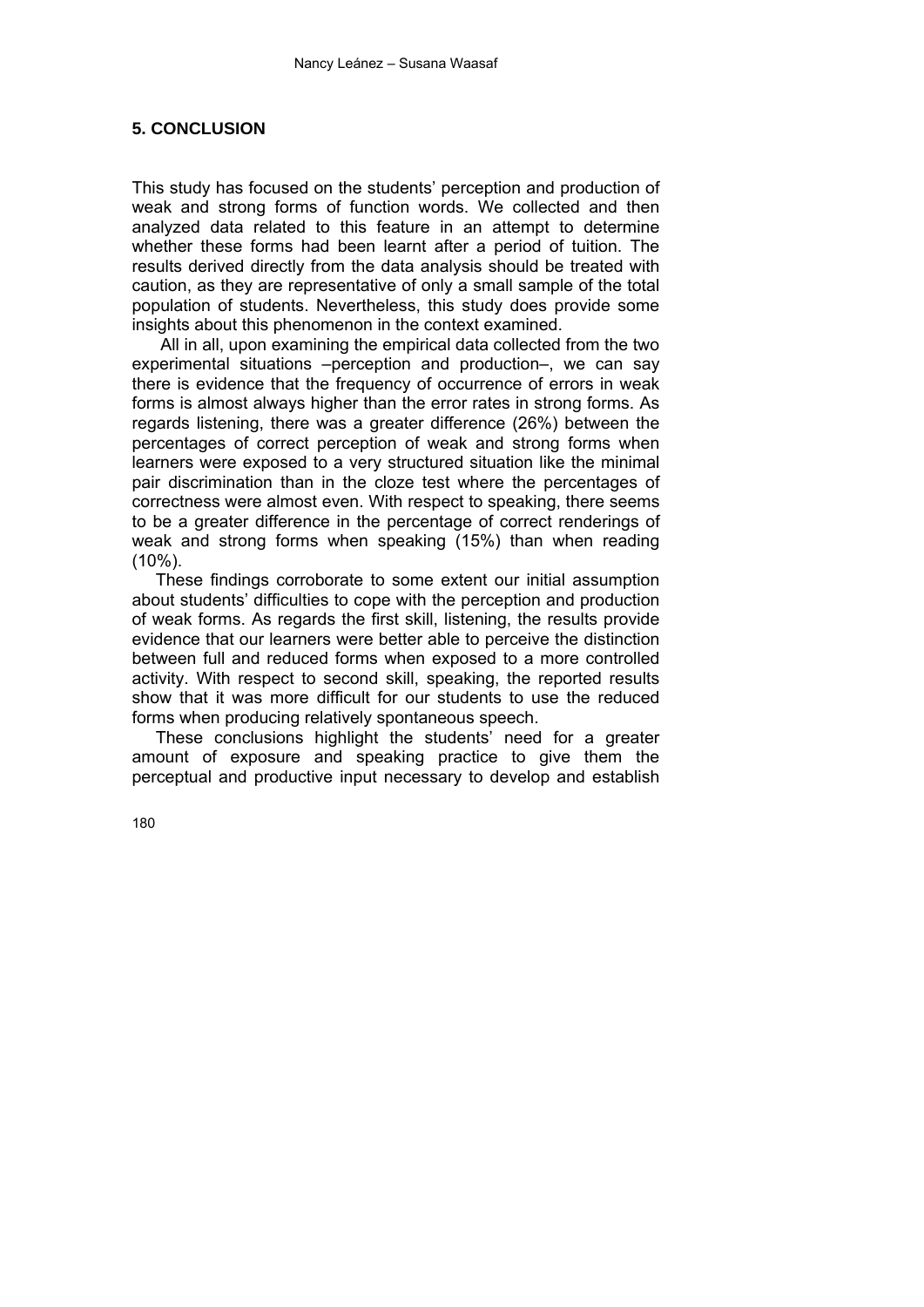the target pronunciation patterns examined. In other words, the results displayed call for the implementation of a remediation program that includes self-directed activities so as to raise students' awareness of this problem. These activities should provide intensive training in both skills, listening and speaking, moving from focused practice to more communicative activities.

 It would be worth conducting further studies on this feature of spoken language to be able to extend these results to a larger population of EFL learners.

#### **REFERENCES**

Avery, P. & Ehrlich, S. (1992). *Teaching American English Pronunciation*. Hong Kong: Oxford University Press.

Brown, G. & Yule, G. (1984). *Teaching the Spoken Language. An approach based on the analysis of conversational English.* Great Britain: Cambridge University Press.

Celce-Murcia, M., Brinton, D. & Goodwin, J. (1996). *Teaching Pronunciation. A Reference for Teachers of English to Speakers of Other Languages.* USA: Cambridge University Press.

Hewings, M. & Goldstein, S. (1998). *Pronunciation Plus-Practice through Interaction.* USA: Cambridge University Press.

Jenkins, J. (2000). *The Phonology of English as an International Language.* Hong Kong: Oxford University Press.

Kelly, G. (2000). *How to Teach Pronunciation*. Malaysia: Longman.